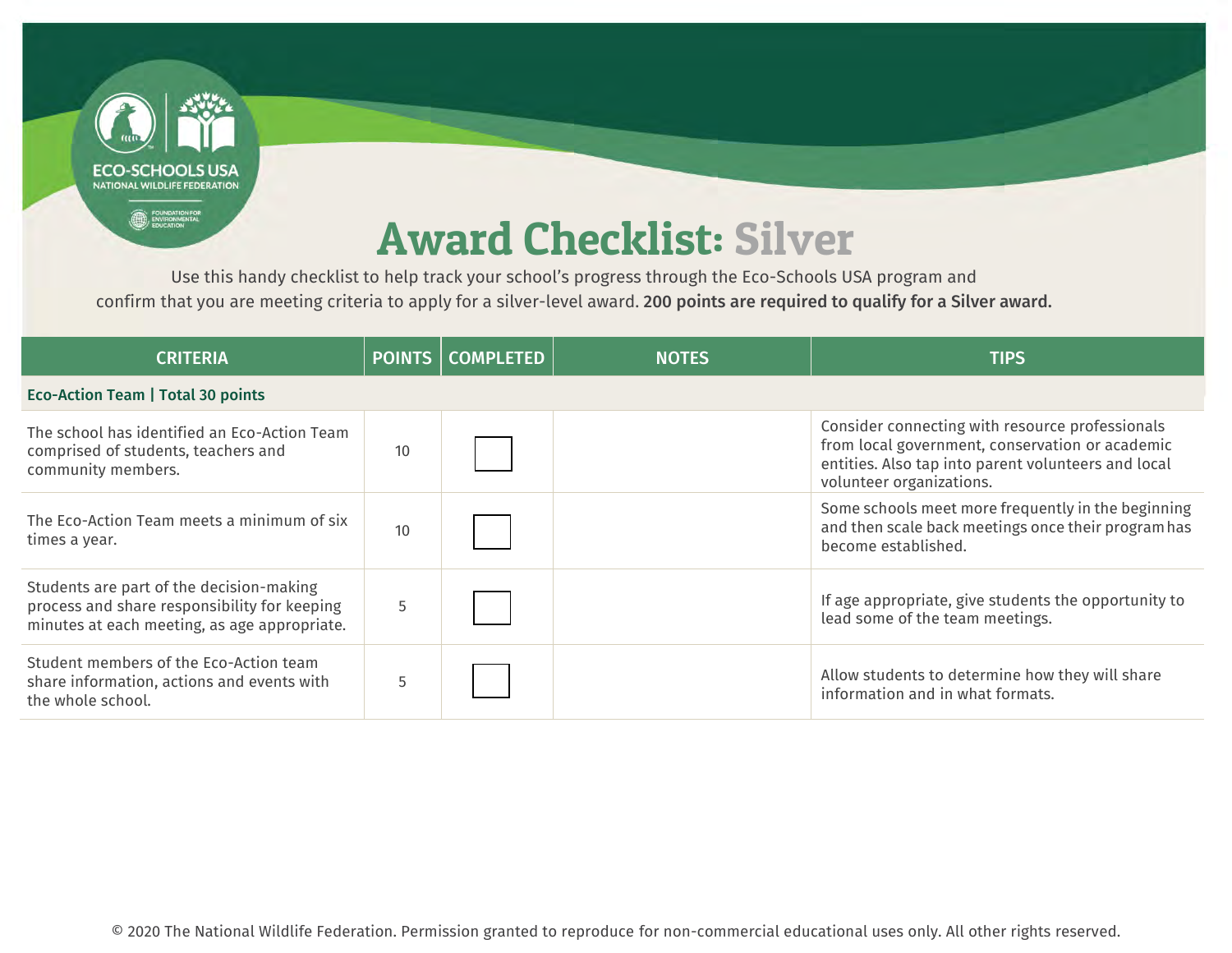

| <b>CRITERIA</b>                                                                                                                                  |    | <b>POINTS   COMPLETED</b> | <b>NOTES</b> | <b>TIPS</b>                                                                                                                                                                                                                                         |
|--------------------------------------------------------------------------------------------------------------------------------------------------|----|---------------------------|--------------|-----------------------------------------------------------------------------------------------------------------------------------------------------------------------------------------------------------------------------------------------------|
| Pathway Audit   Total 35 points   Required documentation for upload: 2 Pathway Audits                                                            |    |                           |              |                                                                                                                                                                                                                                                     |
| A baseline audits for two pathways have been<br>conducted.                                                                                       | 20 |                           |              | We recommend you complete the audit annually in<br>order to measure and evaluate improvement in your<br>school's environmental performance. Addressing<br>sustainability is not a project with an end point, but<br>requires continuous monitoring. |
| Students play an active role in conducting the<br>environmental pathway audits.                                                                  | 10 |                           |              | Determine which audit steps are safe for students to<br>complete and which should be completed with the<br>assistance of or by an adult.                                                                                                            |
| Results of the audit are shared with the whole<br>school.                                                                                        | 5  |                           |              | Go over audit results at an assembly, include them in<br>a school-wide newsletter or other school-wide<br>communications.                                                                                                                           |
| Eco-Action Plan   Total 35 points   Required documentation for upload: A total of 2 pathway action plans                                         |    |                           |              |                                                                                                                                                                                                                                                     |
| The Eco-Action Team uses results from the<br>pathway audits to inform and develop an<br>action plan that includes measurable actions.            | 20 |                           |              | One of the two pathways can be the pathway the<br>team focused on when applying for the bronze-level<br>award. They could also represent work toward two<br>new environmental focus areas or be work addressed<br>prior to joining Eco-Schools USA. |
| The Eco-Action Plan is used to take at least<br>one action at the school for each pathway,<br>addressing areas for environmental<br>improvement. | 5  |                           |              | Prioritize your actions by dividing them into what is<br>achievable in the short, medium and long term.                                                                                                                                             |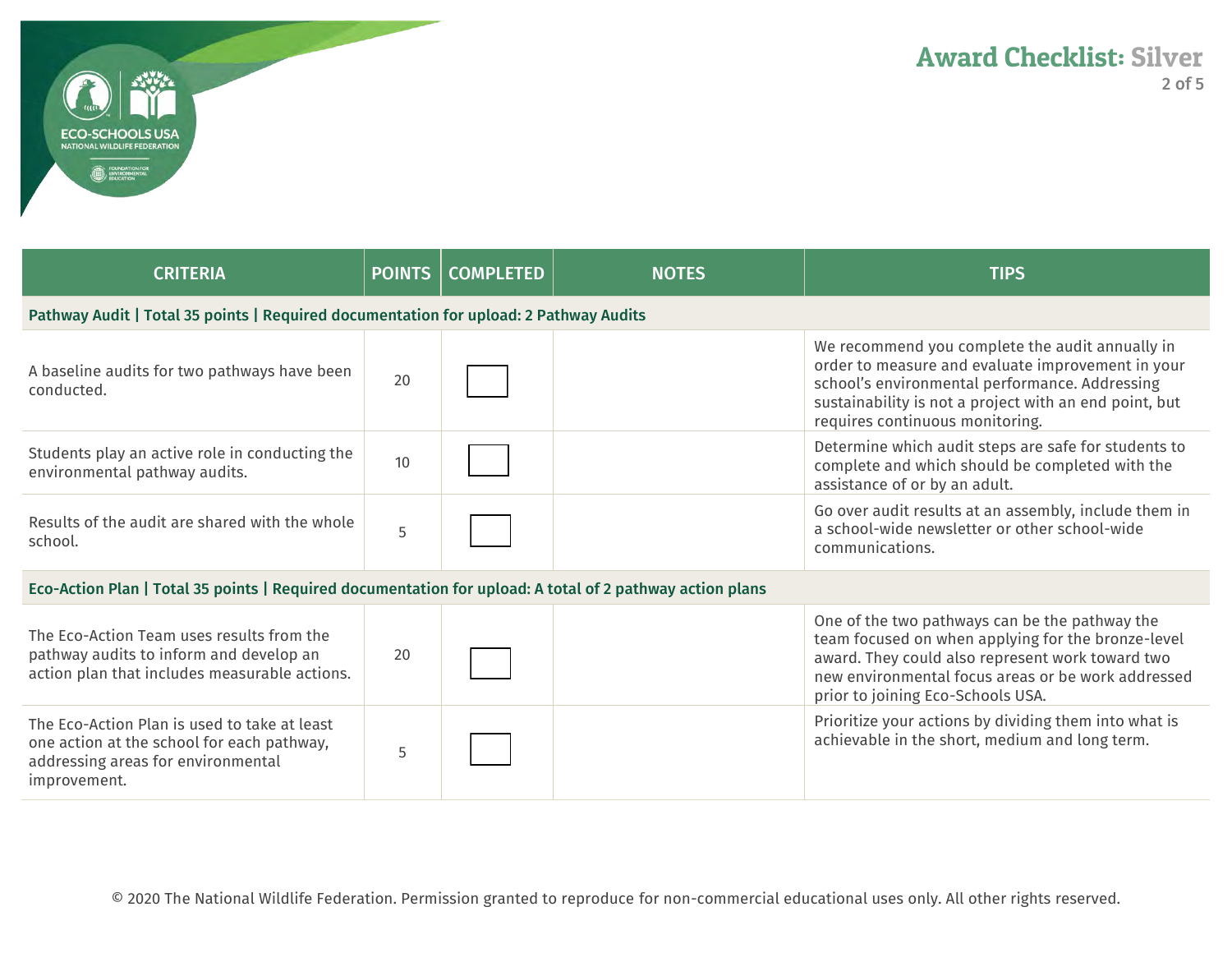

| <b>CRITERIA</b>                                                                                                                                                  | <b>POINTS</b> | <b>COMPLETED</b> | <b>NOTES</b> | <b>TIPS</b>                                                                                                                                                                                    |
|------------------------------------------------------------------------------------------------------------------------------------------------------------------|---------------|------------------|--------------|------------------------------------------------------------------------------------------------------------------------------------------------------------------------------------------------|
| <b>Eco-Action Plan, Continued</b>                                                                                                                                |               |                  |              |                                                                                                                                                                                                |
| The Eco-Action Plan is shared with the whole<br>school and greater community.                                                                                    | 10            |                  |              | Use morning announcements or other school<br>methods of communication to share the team's plan.                                                                                                |
| Monitor and Evaluate   Total 35 points   Required documentation for upload: post-action audits for 2 pathways; optional-written summary, photos, videos          |               |                  |              |                                                                                                                                                                                                |
| The Eco-Action team monitors and reviews<br>progress against the Eco-Action Plan's goals<br>and timeline.                                                        | 15            |                  |              | Your procedure for monitoring progress should be<br>developed in parallel with the action plan.                                                                                                |
| A digital, oral and/or written progress report<br>is provided to the whole school.                                                                               | 5             |                  |              | Successes and challenges should be recorded in<br>meeting minutes.                                                                                                                             |
| The school shows significant progress on one<br>large-scale project that is focused on the two<br>selected pathways or one project for each<br>selected pathway. | 5             |                  |              | Develop a project that will include and impact as<br>many of the school community as possible.                                                                                                 |
| The post-action audits for the selected<br>pathways have been completed.                                                                                         | 10            |                  |              | Metrics data can be pulled from the pathway audit<br>forms.                                                                                                                                    |
| Link to Curriculum   Total 25 points                                                                                                                             |               |                  |              |                                                                                                                                                                                                |
| At all grade levels students are engaged in<br>interdisciplinary and authentic learning<br>experiences around environmental topics.                              | 15            |                  |              | You may not be able to integrate across as many<br>disciplines as you'd like, but you should make an<br>effort to integrate across as many as possible to<br>show it is a whole school effort. |
| Students' environment-based learning<br>experiences are rooted in inquiry and allow<br>them to hone and apply science and<br>engineering practices.              | 10            |                  |              | Eco-Schools USA has several lesson plans and<br>curricula available, including Ranger Rick and<br>Schoolyard Habitats® content.                                                                |

© 2020 The National Wildlife Federation. Permission granted to reproduce for non-commercial educational uses only. All other rights reserved.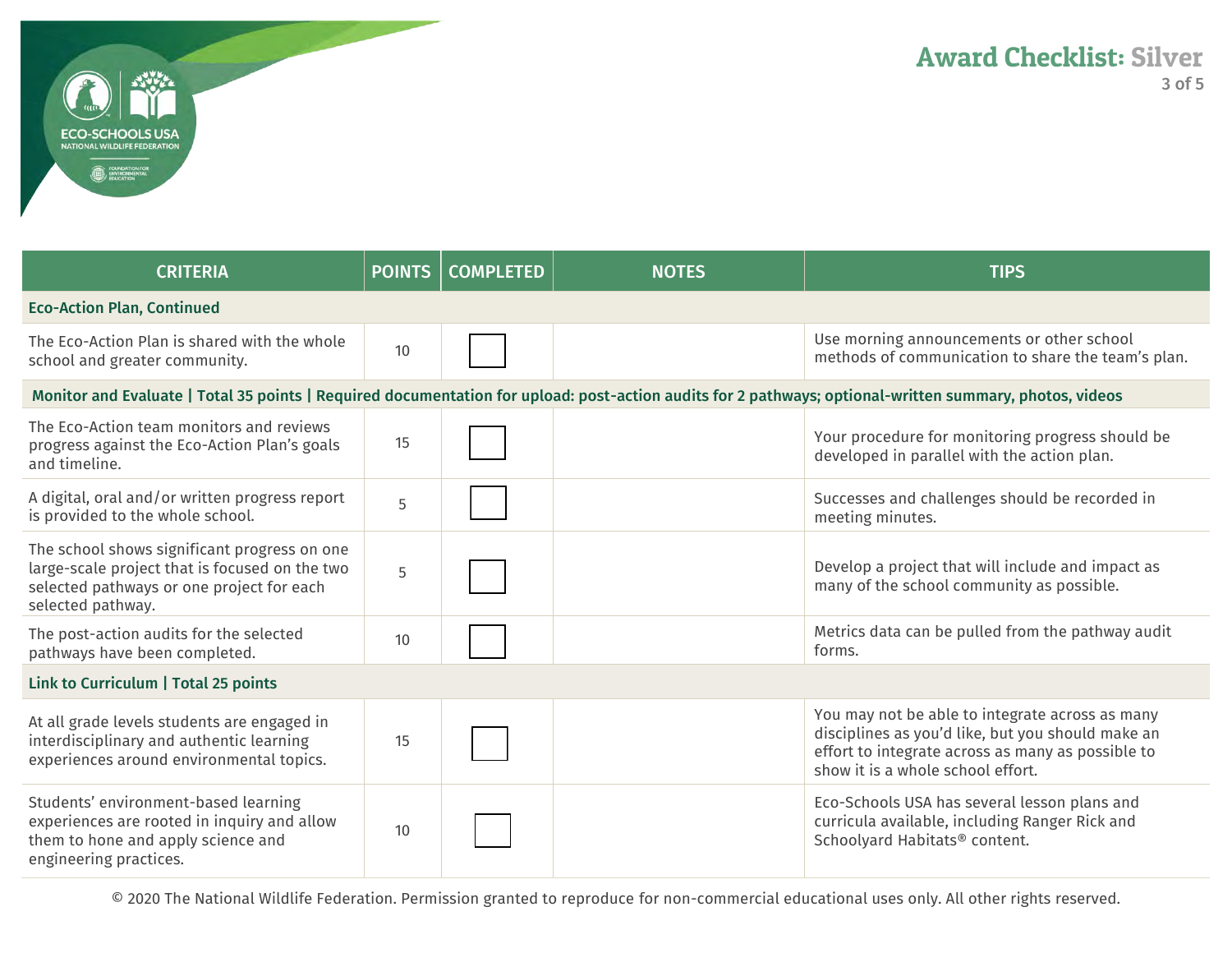

| Engage and Build Community   Total 20 points                                                                                                                                                                                                                                                       |    |  |  |                                                                                                                                                         |
|----------------------------------------------------------------------------------------------------------------------------------------------------------------------------------------------------------------------------------------------------------------------------------------------------|----|--|--|---------------------------------------------------------------------------------------------------------------------------------------------------------|
| The school has a prominent, designated way<br>to communicate with the whole school and<br>greater community, such as a bulletin board,<br>website or newsletter that details Eco-<br>Schools activities and accomplishments.                                                                       | 10 |  |  | Have students write op-eds or articles for the local<br>paper, blogs, newsletter copy, or website content<br>through their English or journalism class. |
| Multiple grade levels, along with community<br>volunteers, engage in a minimum of three<br>Eco-Schools USA related activities, such as,<br>but not limited to, Eco-Action Team meetings,<br>classroom or whole-school speaking<br>engagements, audit support and professional<br>services support. | 10 |  |  | Consider holding special events to raise awareness<br>and educate the community. Encourage students<br>and the community to take action.                |
| Eco-Code   Total 20 points   Required documentation for upload: Eco-Code                                                                                                                                                                                                                           |    |  |  |                                                                                                                                                         |
| The Eco-Action Team develops an Eco-Code<br>with input from the whole school. The code is<br>then agreed upon, adopted and prominently<br>displayed by the school.                                                                                                                                 | 20 |  |  | The Eco-Code should demonstrate, in a clear and<br>imaginative way, your school's commitment to<br>improving its environmental performance.             |